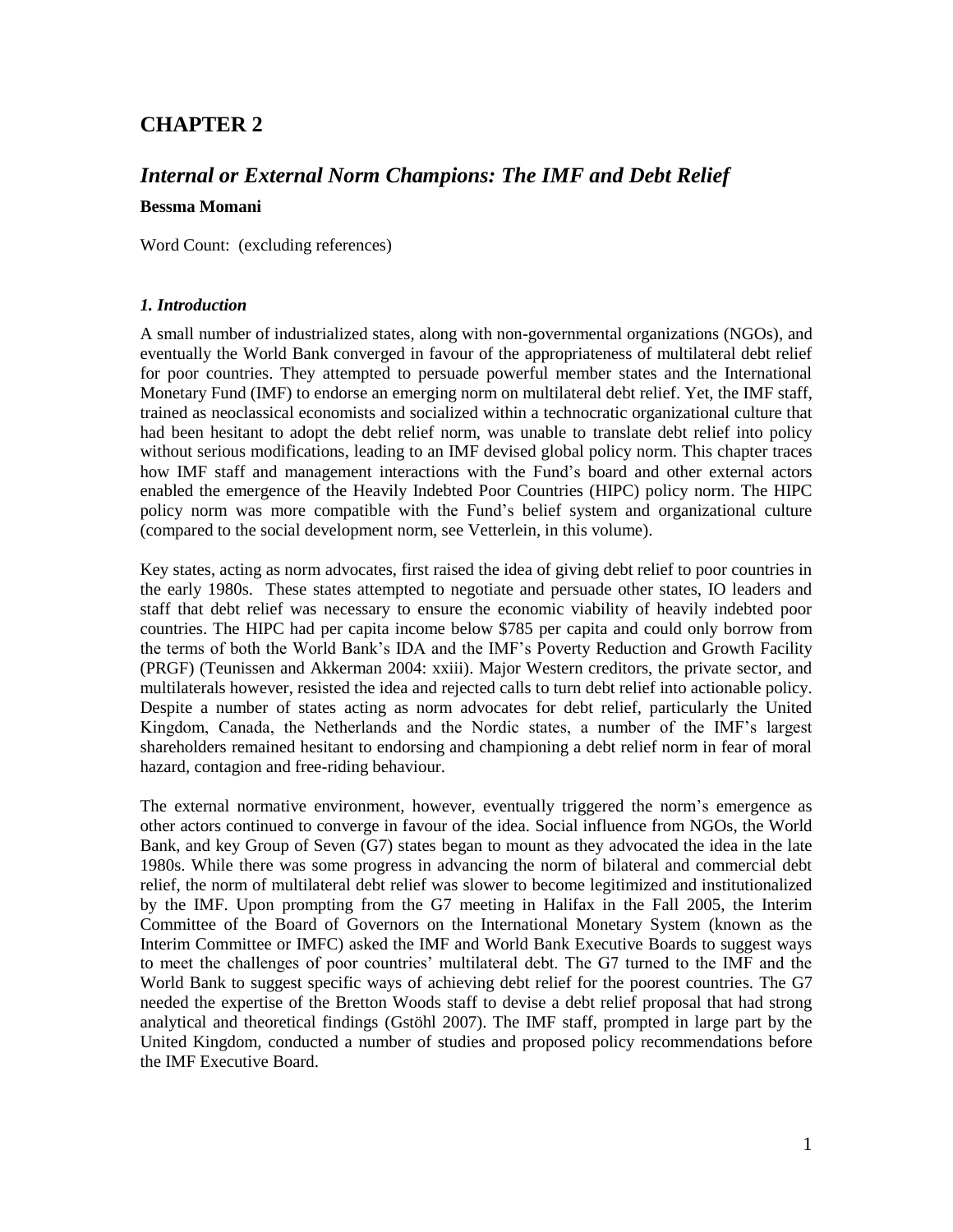By the fall of 1996, the Heavily Indebted Poor Countries Initiative (HIPC) policy norm was presented to the Interim Committee and accepted by the IMF's Board of Governors. This policy was to the surprise of many, including the Chairman of the Interim Committee, Belgium Finance Minister Philippe Maystadt, who noted:

When, in October 1995--less than a year ago--the Interim Committee encouraged the Fund and the World Bank to continue their work on ways to address the problem of the burden of multilateral debt, few observers would have thought that a credible strategy could have been devised and endorsed by the international financial community as early as today. Even fewer observers would have found it likely that *the IMF could be a key partner in this strategy*. Today, I am delighted that we have reached an agreement on a set of proposals to help the poorest countries to achieve an exit from unsustainable debt (IMF 1996a, italics added).

What role did the IMF staff play in shaping a policy for the emerging multilateral debt relief norm? After all, this would be the first time that the G7 had entrusted the IMF with devising a policy to meet the challenges of low income country multilateral debt. Previously, the G7 worked in the confines of the Paris Club to determine ways of transferring debt relief to debtors (Gstöhl 2007). Moreover, the IMF staff's technocratic organizational culture had generally been resistant to a version of debt relief that did not involve their continued monitoring and measuring of countries' policies (conditionality). As a consequence of its selective recruitment of conservative macroeconomists and rigid hierarchical organizational structure (see Momani 2004 and 2005), the IMF's belief system and resultant organizational culture tended to resist unconditional and widespread debt relief. Fund staff have been trained to believe that the solution to poor countries' debt problems lied in fixing debtors' underlying policy failures while injecting liquidity in the economy to help countries' short term balance of payment deficit. Moreover, the Fund's organizational mandate requires staff to 'safeguard resources' by devising programs that 'ensure timely repayment' of Fund financing. Bearing these organizational features in mind and coupled with continued contestation among key IMF shareholders, how would the IMF staff renegotiate and frame debt relief to Management and, more importantly, to the IMF Executive Board when debt relief did not resonate with its organizational culture and organizational mandate?

Using internal IMF documents of Executive Board meeting minutes and IMF staff reports this chapter process-traces how the IMF staff played a key role in determining the policy norm on multilateral debt relief. By opening up the 'black box' of the IMF, this chapter aims to show how the Fund staff's analysis of the low-income countries played an important and yet under-theorized role in shaping the emergence of the HIPC initiative. Without opening this black box, the story of how HIPC emerged would be half told. Moreover, focussing on strategic interests and external material power cannot explain how this norm emerged. Instead, this chapter is inspired by nonmaterial explanations of IO behaviour (see Checkel 1999; St. Clair 2006). By 'going micro', as Johnston (2001) has challenged IO scholars to do, this chapter looks at the 'pathways and mechanisms' of policy-making in IOs. Asking scholars to search for the origins of norms (see Park 2006), norm internalization within IOs (Park 2005), and the consequences of IO diffusing norms on power relations (Boas and McNeill 2004) are all important to our understanding of IOs' role in world politics.

While the overall norm of debt relief continues to evolve and be contested throughout its norm life circle, this chapter focuses on the emergence of the policy norm in the mid-1990s and examines how the IMF staff, through a process of social recognition, eventually became advocates of the HIPC policy norm. In the first phase of the norm circle, there is externalization and objectivation of the HIPC policy norm. Multilateral debt relief would only be taken up by the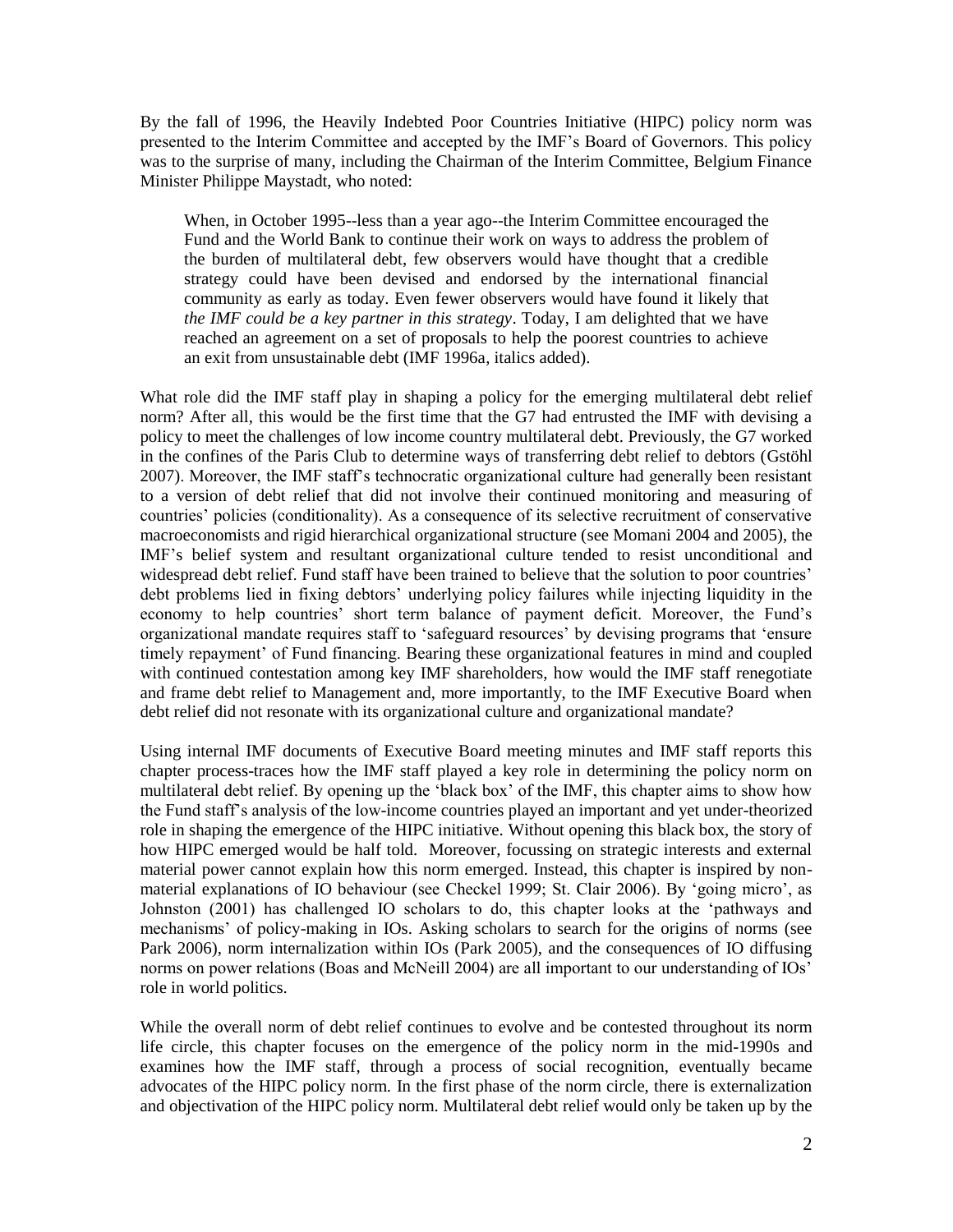IMF after it had been reconciled with the Fund staff's particular belief system and organizational culture. To that end, IMF staff would only view multilateral debt relief as appropriate after translating the norm of debt relief into the HIPC policy norm that adhered to the Fund's organizational culture and standardized procedures. Here the second stage of the policy norm circle kicks in: norm stabilization where HIPC is habitualized and institutionalized. In policy terms, this meant that the HIPC initiative would have conditionality and back-loaded graduation of debt relief at its core, thereby fixing what the staff believed were the underlying policy failures of debtors. The proposed HIPC policy norm therefore resonated with the Fund's economistic belief system. Moreover, HIPC would fit with the Fund's technocratic organizational culture and organizational mandate that has always valued timely debt repayment through graduated monitoring of debtors. This would then be easily operationalized through the standardized conditionality procedures already used by the IMF in implementing program loans. In the final stage of the HIPC policy norm circle, the norm is challenged, contested, and further modified into HIPC II. Ultimately, HIPC helped push the realization of a holistic development norm complex where poor countries where able to reduce their debt commitments to focus more on social welfare and poverty reduction. HIPC therefore supports the move toward a holistic development norm complex by facilitating and coordinating donor strategies and promoting policy coherence among creditors.

The HIPC initiative proposed by the IMF staff was a policy norm that IMF executive directors did not fully endorse. The UK, Nordic countries, Canada, and eventually the United States wanted a more aggressive form of HIPC, one that would be more far reaching than the policy norm advocated by the Fund. Germany, Japan, France, and Italy wanted little to do with debt relief at the IMF. Staff and Management, who both demonstrated trepidation toward the idea of debt relief from the very beginning, would endorse a policy norm that could resonate with their organizational culture. Taking advantage of continued divisions at the board, the IMF staff and Management were able to get their way in endorsing the HIPC initiative that was heavy-handed and interventionist. The IMF staff would be at the core of the initiative by monitoring and graduating debtors toward debt relief. Only then would the Fund's staff begin to internalize the policy norm and, with World Bank and NGO pressure, push for its institutionalization.

#### *2. Norm Building: External Support for Debt Relief*

In the early 1980s, the debt incurred by many of the world's poorest countries was rapidly increasing. As former UK Executive Director to the IMF Huw Evans noted, the international community had believed that these debtors were hurting but could pay back in time. Markets, however, were more pessimistic than state governments, marking down the face value of many of these states' commercial debt by significant margins. The UK and Sweden were sympathetic to the issue of debt relief, and the two norm advocates took the idea forward to the Paris Club in an effort to burden-share the initiative with other official creditors (Evans 1999). By the mid-1980s, the Paris Club considered rescheduling debt by extending the terms of payment and adjusting interest rates, but a policy for multilateral debt relief was often rejected as it was believed that giving debt relief to countries with poor policies would promote free-riding and moral hazards; debt relief would not provide a long-term fix to the underlying policy issue; and, debt could be repaid over time (Evans 1999). In other words, Western creditors believed that the debtors had a liquidity problem but were not actually insolvent. Moreover, economic research had not concluded that cutting debt could result in either reduced poverty or improved economic growth (Evans 1999). Up until the late 1980s, the external normative environment was not conducive to the idea of multilateral debt relief.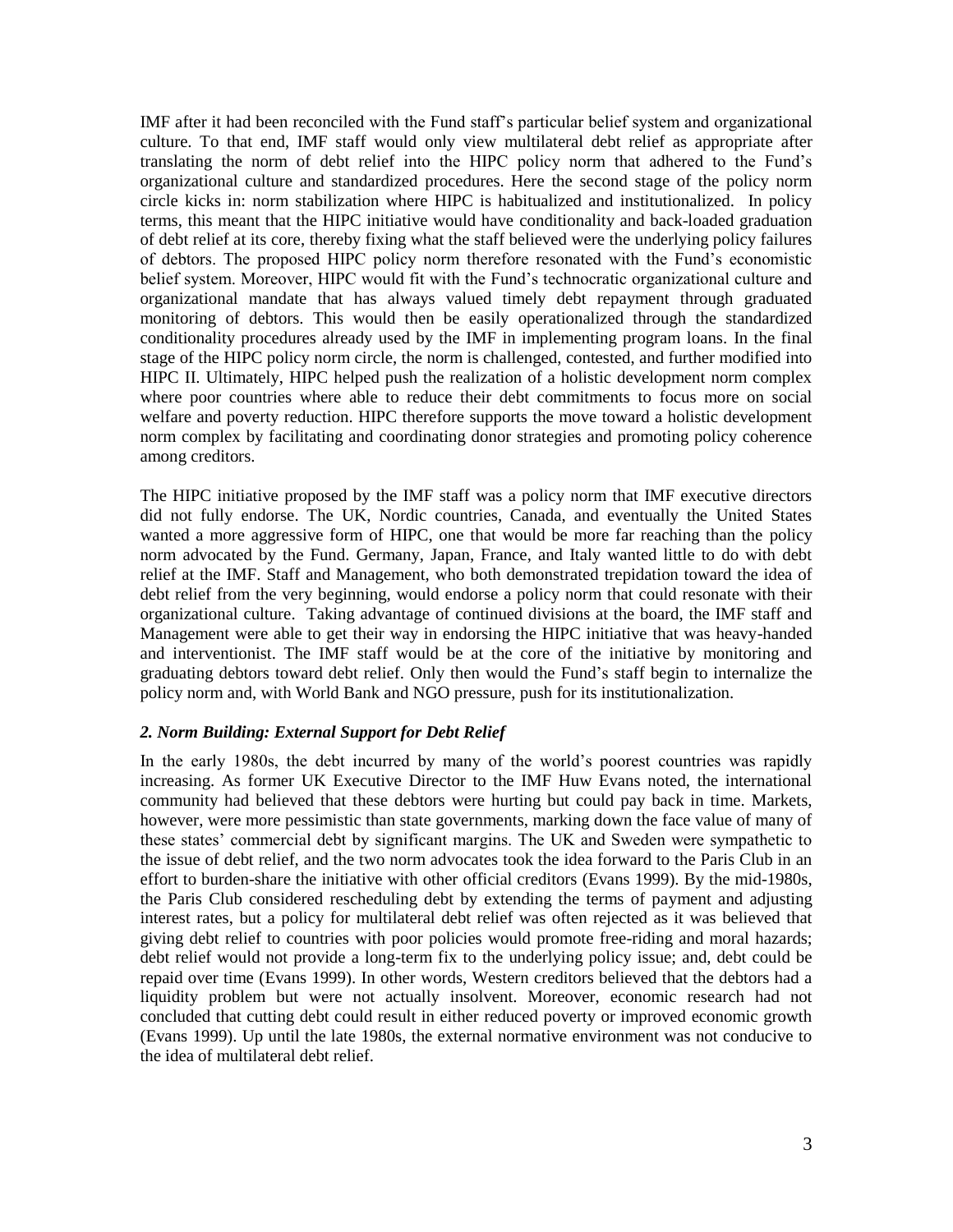However, by the late 1980s bilateral debt relief was being endorsed and championed by the US Administration but only for select countries deemed to be of geostrategic importance, namely middle-income countries in the US' backyard. The 1989 Brady plan, for example, was envisioned to help key Latin American countries overcome their immense debt owed to commercial banks through the use of ‗Brady Bonds'. The United States also orchestrated a large debt relief through the Paris Club for Egypt in 1991, in exchange for Egypt's contribution of military forces to the US-led coalition in the Iraq-Kuwait war (Momani 2004). As Evans describes, by the early 1990s, support for official and bilateral debt relief increasingly coalesced and the external normative environment showed signs of being ripe for change. The United States, for example, started to revise its views on debt relief with support from the Clinton administration, the sympathy of Treasury Secretary Lawrence Summers and Robert Rubin, the pressure of NGOs on the US Congress, and the precedent of the generous debt forgiveness given to Latin America, Egypt and Poland (Evans 1999). The United States began to internalize the idea that high levels of official and bilateral debt were harmful to US geopolitical interests.

In addition, at the  $50<sup>th</sup>$  anniversary of the Bretton Woods organizations, the UK's Chancellor of the Exchequer Kenneth Clarke (with the Dutch and Nordic states) took a debt relief proposal to the 1994 spring meetings of the IMF and the World Bank (Evans 1999). Soon after, a number of European NGOs, led by Eurodad, Oxfam, and Novib, met to develop a common position on how best to spread the debt relief norm by raising the question of whether the multilateral creditors should keep their preferred creditor status. Writing a common letter to the Group of Seven meeting in Naples in early July, the NGOs agreed that the IMF and World Bank should have a preferred creditor status, but should not be exempt from debt relief efforts (Bokkerink and Van Hees 1998). Bowing to the external pressure of advocates for debt relief, the G7 responded with the Naples Terms of up to 67% debt relief on bilateral debt through the Paris Club. The G7 would now pressure the Bretton Woods organizations to also formulate a policy position.

The IMF and World Bank began studying the question of extending official and bilateral debt relief to the multilateral debt held by these institutions. As bilateral debt relief and restructuring started taking form the debt stock of heavily indebted poor countries changed. As bilateral aid started to be delivered to HIPCs in the form of grants instead of loans, the share of debt owed to multilaterals increased (Birdsall and Williamson 2002). By 1996, those later identified as heavily indebted poor countries were paying nearly half of their debt payments to multilateral creditors (see Figure 1); moreover, 30% of the long term debt stock of these countries was owed to multilateral creditors (Bokkerink and Van Hees 1998). The issue of multilateral debt relief could no longer be ignored nor be discounted as a small portion of the HIPCs overall debt stock.

Both the IMF and the World Bank Management had issued studies that would help them to continue to defend their 'preferred creditor status' which in effect meant that the IMF's loans and interest would be paid before outstanding loans to commercial banks (many of which were represented by the London Club) and to official creditors (many of the Western countries that were represented in the Paris Club).<sup>1</sup> The IMF and World Bank issued a joint paper on  $7$ February 1995 noting that "...there is no evidence of an unmanageable hump of debt servicing to the multilaterals for the vast majority of heavily indebted poor countries, and multilateral institutions as a group can continue to provide positive net transfers without adverse implications for debt service profiles for the foreseeable future" (IMF 1995a: 2). The IMF and World Bank resisted adopting the multilateral debt relief norm. In response, the NGO community highlighted the errors in using optimistic growth projections used by the IMF/World Bank staff in their analysis. It appeared that as preferred creditors, the IMF and World Bank Management had strategic interests in underplaying the overhang of multilateral debt.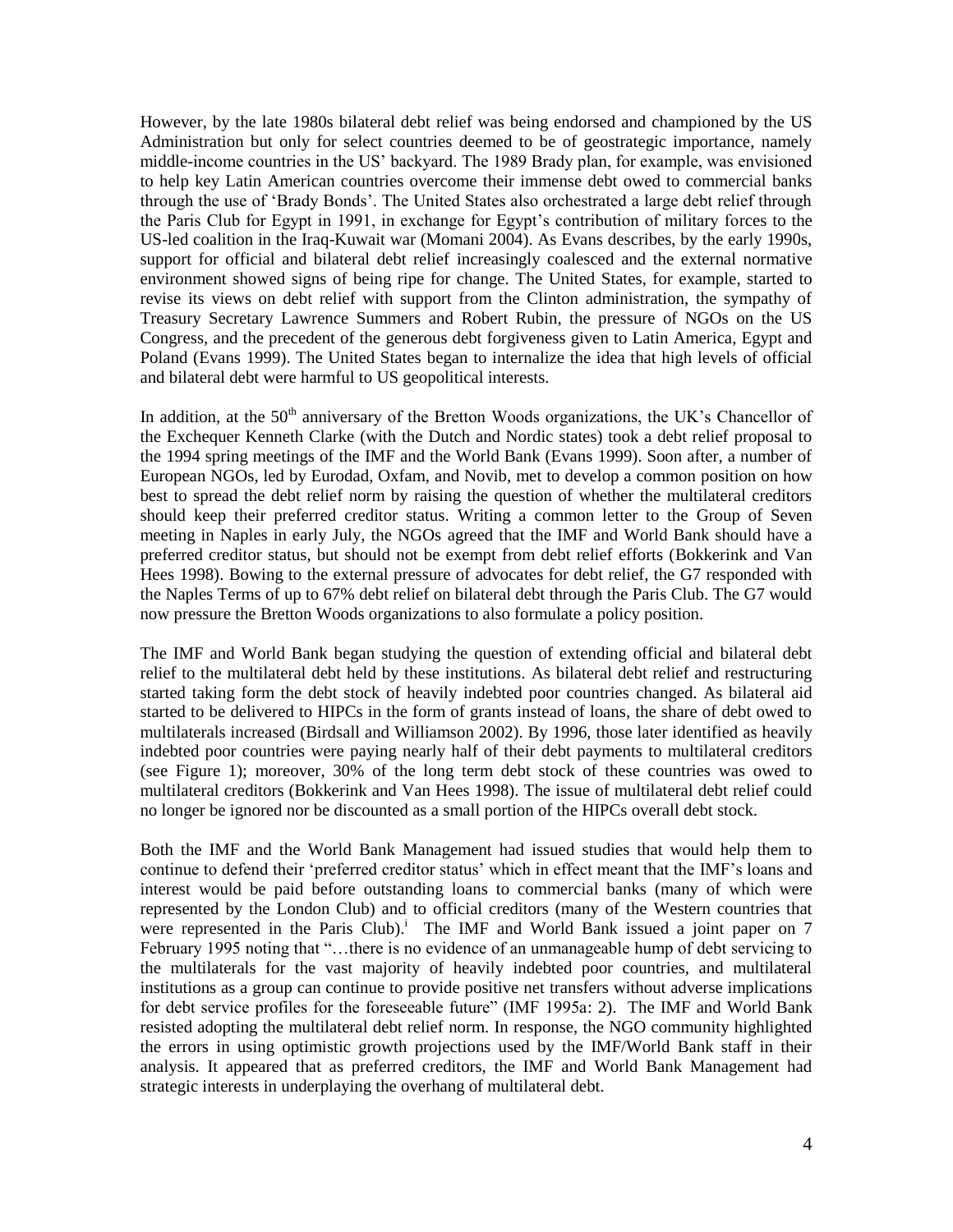At the IMF Executive Board meeting on 24 February, the reaction to the IMF/World Bank joint paper remained mixed. The UK, the Dutch, and the Nordic-Baltic countries pressured others to consider more active engagement on debt relief. At the board meeting, the UK Executive Director Huw Evans stated: "My conclusion is that the problem is more serious than the Fund staff paper admits. And that the Fund has a role in resolving this problem" (IMF 1995b: 8). Those who were mild supporters of the idea and yet remained worried about the implications that debt relief would have on the Fund's mandate included the United States, Canada, China, Switzerland, and Australia. Canada's Executive Director Ian Clark responded to the study saying: "...the analysis loads most of the responsibility for alleviating the debt burden onto bilateral creditors through the Paris club stock-of-debt reduction program and onto multilateral lenders other than the IMF….the IMF and World Bank cannot be grant agencies. Nevertheless, these multilateral credit organizations cannot ignore the fact that their interest charges, regardless of how concessionary, divert some productive resources away from the debtor country" (IMF 1995b: 14). The Germans, French, Italians, and the Japanese remained hesitant at the meeting to support multilateral debt relief. As France's Executive Director had stated "I draw the following conclusion from this excellent set of papers: our strategy remains valid" (IMF 1995b: 15). The Germans took the hardest stance against the idea of debt relief. The German Alternate Executive Director Von Kleist stated

We are...quite uncomfortable with the fact that in the papers the Fund, which is a monetary institution, is not distinguished clearly enough from the various multilateral development institutions…[and] we agree with the staff's conclusion that there is no evidence of a widespread problem of multilateral debt among the heavily indebted poor countries (IMF 1995b:54-55).

The mixed reaction to the staff paper at the IMF board started to brew debate outside of the meeting. Eventually the second, hesitant board group were persuaded by fellow board members and their respective NGOs on the merits of a debt relief policy norm; however, the third group of resisters- including the Germans, French, Italians, and the Japanese- continued to fight forcefully against the idea (Callaghy 2002). The mixed reaction to the first joint set of IMF/World Bank studies prompted the Executive Directors to ask for further IMF and World Bank staff analysis of the issues.

The subsequent 31 March joint report revised some of the optimistic assumptions used in growth projections of the February report and qualified the assumptions made in estimating the size of the multilateral debt burden, but the basic conclusion of the February report remained unchanged: multilateral debt was still sustainable and therefore not a problem (IMF 1995c). The IMF Managing Director proposed expanding the purview of the Enhanced Structural Adjustment Facility (ESAF) to give more loans on better concessional terms through the use of the Fund's own gold resources. This did not appease some of the forceful proponents of debt relief. Huw Evans made the most vigorous argument for change: "These [HIPC] countries should not have to rely on repeated Fund lending solely to cover their debts to this institution. And the Managing Director's approach ignores the very real problems that stem from debt overhang" (IMF 1995d: 10).The Americans supported the British, as Karin Lissakers noted:

I have to say that I think we have a problem. It is not a big problem for the institution, it is not a big problem for the world economy, but it is a big problem for a small number of member countries in this institution and the multilateral development banks. I think it is time we acknowledge that. The staff paper dances around that issue a little bit. But the facts speak for themselves, as Mr. Evans has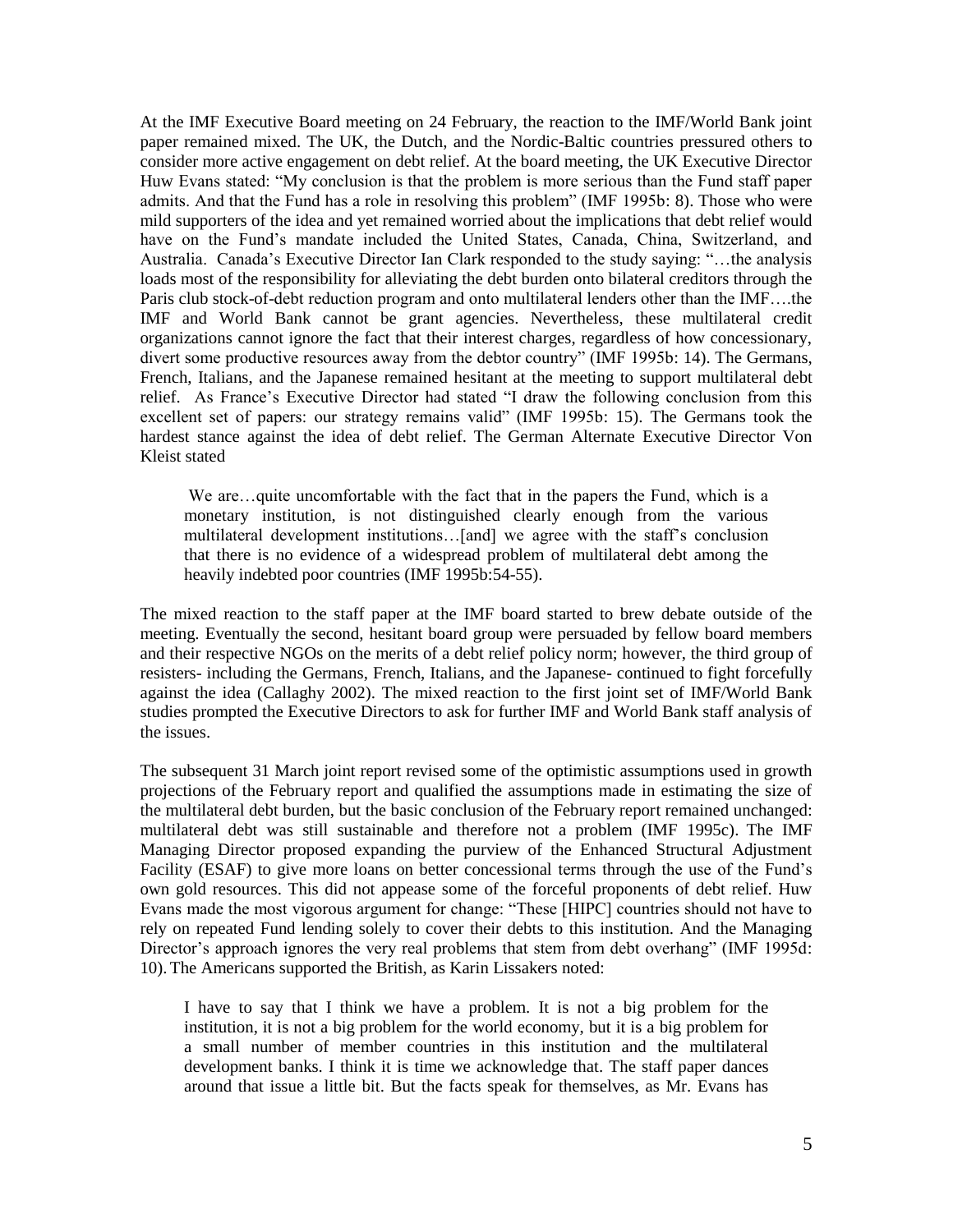argued very effectively….He lays out the case very strongly and I endorse his statements (IMF 1995d: 26-27).

On the other extreme, the Germans continued to argue vehemently against IMF involvement in ‗development issues' and refused the idea of using IMF gold sales to finance ESAF. The Board remained deadlocked, but the United States was indeed becoming increasingly persuaded by the UK's arguments and the case for a more aggressive debt relief norm. With the United States holding a veto card at the IMF Executive Board and the need for Management to find the sense of the meeting and put forward ideas that would produce consensus at the board, the IMFs voting rules and procedures would present an important opportunity to carve a space for the creation of the HIPC policy norm.

In the critical months after the second joint report, tension between the IMF and the World Bank grew on the issue of debt relief. Here we see the external normative environment slowly changing in favour of a multilateral debt relief norm. The World Bank was being increasingly persuaded by NGO analysis, while IMF management and hardliner members of the IMF board continued to stick to the long held position of downplaying the multilateral debt problem (Bokkerink and Van Hees 1998). The World Bank was becoming increasingly more sympathetic to the idea of debt relief as President James Wolfensohn, who took the helm on 1 June 1995, was trying to find his own *raison d'etre* (Mallaby 2004). Wolfensohn, in many ways a norm entrepreneur in favour of progressive change at the Bank, had authorized a small World Bank working group to quietly study the issue of debt sustainability and multilateral debt. The working group fought to challenge the idea that debtors were illiquid but not insolvent, producing a critical report in June that called for a more comprehensive approach to debt relief (Callaghy 2002).

The World Bank working group, led by Chief of the International Finance Division Nawal Kamel, had recommended the creation of a Multilateral Debt Facility (MDF), to be used by 20 indebted countries and that would be funded by bilateral and multilateral donors (including the World Bank and IMF's own revenue). This would not be a direct write off of bad debts, but rather a drawing down of a special trust fund used to pay the principle of HIPC debt. The proposal, however, would not require countries to have IMF/World Bank programmes in place; in other words, the IMF would not be using their performance benchmarks to determine continued debt relief (Hertz 2004). The MDF proposal was leaked to the media in September 1995 and the response of the IMF was highly critical. Stanley Fischer, Deputy Managing Director at the IMF, was reportedly "...furious at the prospect of debt relief going to these countries at all..." (Hertz  $2004: 114$ ). An IMF official told the Financial Times that "the Fund would not get involved…This would undermine the Fund's position and credibility. Writing off debt is not our business" while describing the report as "ideologically unsound" (Holman 1995:6). Clearly, the idea of unconditional debt relief was incompatible with the staff's belief system and organizational culture. The external World Bank pressure to develop a debt relief policy norm was rejected by Fund Management and staff. Meanwhile, the IMF staff had circulated their own study to the IMF Executive Board which reiterated the point that most low-income country debt stock was sustainable. They did caution, however, that for a few low-income countries the status quo would be insufficient to have countries exit their debt situation (IMF 1995e: iv).

Without the IMF, the MDF proposal would have little value, particularly because IMF loans have significantly shorter repayment terms than the World Bank (Evans 1999). After very public squabbling between the IMF and the World Bank on the matter (Callaghy 2002; Graham and Flanders 1995), the two organizations were asked by the Interim Development Committee to have joint studies on the issue of debt relief ready for the 1996 spring meetings. This may have been further prompted by US Treasury Secretary Lawrence Summers who reportedly told both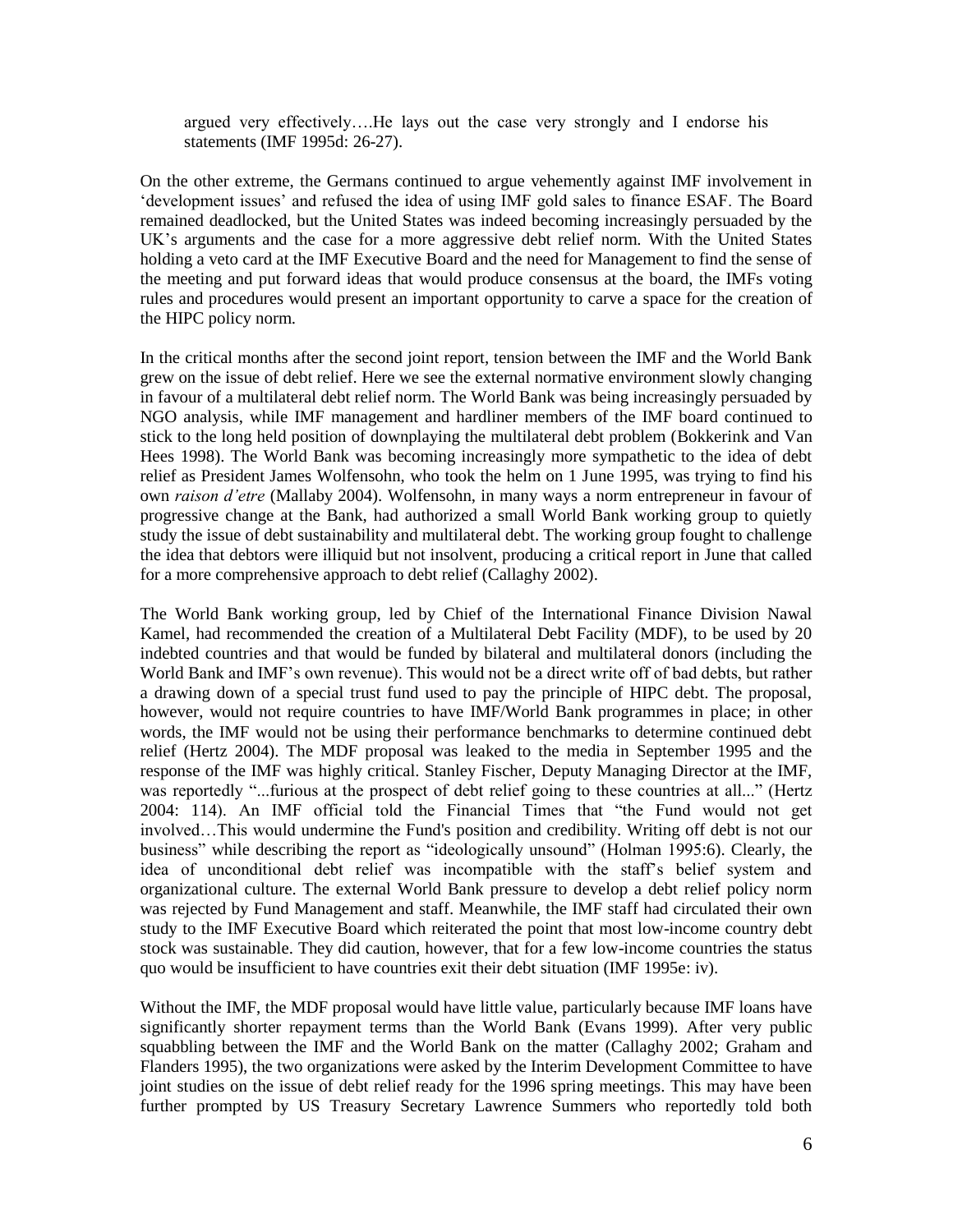Camdessus and Wolfenshon that the IMF/World Bank squabbling in the media needed to be stopped (Hertz 2004). Despite support for a debt relief policy norm among a few of the IMF shareholders and the World Bank, the idea was widely criticized on principle within Fund Management and generally among the IMF staff for its incompatibility with the organization's mandate and culture. Nevertheless, the Development Committee asked for detailed and countryspecific analysis of the HIPCs debt situation. Top-down normative pressure was building on the IMF staff.

#### *3. Opposing debt relief to devising the HIPC policy norm*

Based on a detailed and comprehensive document-analysis of IMF papers, acquired through the IMF archives, this chapter now turns to open the black box of the IMF's internal decision-making process in the lead up to the HIPC policy norm proposal. To briefly recap, the IMF staff and key IMF shareholders had resisted the multilateral debt relief norm for a number of years despite changes in the external normative environment and endorsement among prominent IMF shareholders. At an impasse, the IMF and World Bank staff were asked to again jointly study and report on the subject in the Fall of 1995 and jointly report to their respective Executive Boards in January 1996. In particular, the staff were asked to use country-specific factors and move beyond ‗illustrative scenarios' and ‗stylized assumptions' (IMF 1996b: 4).

Two joint studies were prepared and were to be discussed at the IMF Executive Board on 20 February 1996. The first report, *Debt Sustainability Analysis for the HIPC*, studied the debt situation of 41 countries on an individual basis.<sup>ii</sup> The staff argued that 8 countries had unsustainable debt, 12 were deemed to be 'possibly stressed', and 14 were classified as having ‗sustainable debt' (IMF 1996b: 9). In the second report, *Analytical Aspects of the Debt Problems of HIPC*, the staff raised a series of theoretical issues and considerations on the debt situation of the HIPC. The report tried to answer the question of whether HIPC debt was sustainable without repeated rescheduling. Simply, would HIPCs be able to payback their multilateral debt? The staff raised some doubts on the surety of an answer by stating that "...a good deal of judgment is required in arriving at such an assessment" (IMF 1996c: iii)This was a departure from findings in previous reports which affirmed the ability of HIPCs to repay. This report also raised the looming question of whether moral hazards would arise as a result of debt relief. In keeping with the technocratic IMF organizational culture and the conservative economistic belief system, the staff responded by proposing an increased oversight role in dealing with the HIPC:

A potential advantage of refinancing/rescheduling (accompanied by conditionality) relative to explicit up front debt reduction may be that by allowing the Fund and the Bank to constantly monitor policy performance in the indebted country, it leads to better policies and less moral hazard problems. With [sic] a strategy of granting debt reduction after a good track record is established, on the other hand, multilateral creditors may lose their ability to influence policy after the initial period (IMF 1996c: 14).

The staff therefore suggested that conditionality and policy monitoring could help allay the potentially negative effects of moral hazards. They cautioned, however, that this 'short-leash approach' could compromise policy ownership among the HIPC. Nevertheless, the IMF staff endorsed a debt relief policy norm if they could effectively devise and monitor the HIPC. Based on the findings of the first report, one could infer that the IMF staff found at least 8 countries could be helped with some measure of debt relief combined with conditionality. The staff had emphasized that a case-by-case approach would be needed in determining country circumstances and they had not recommended a wide reaching mechanism that would provide debt relief to all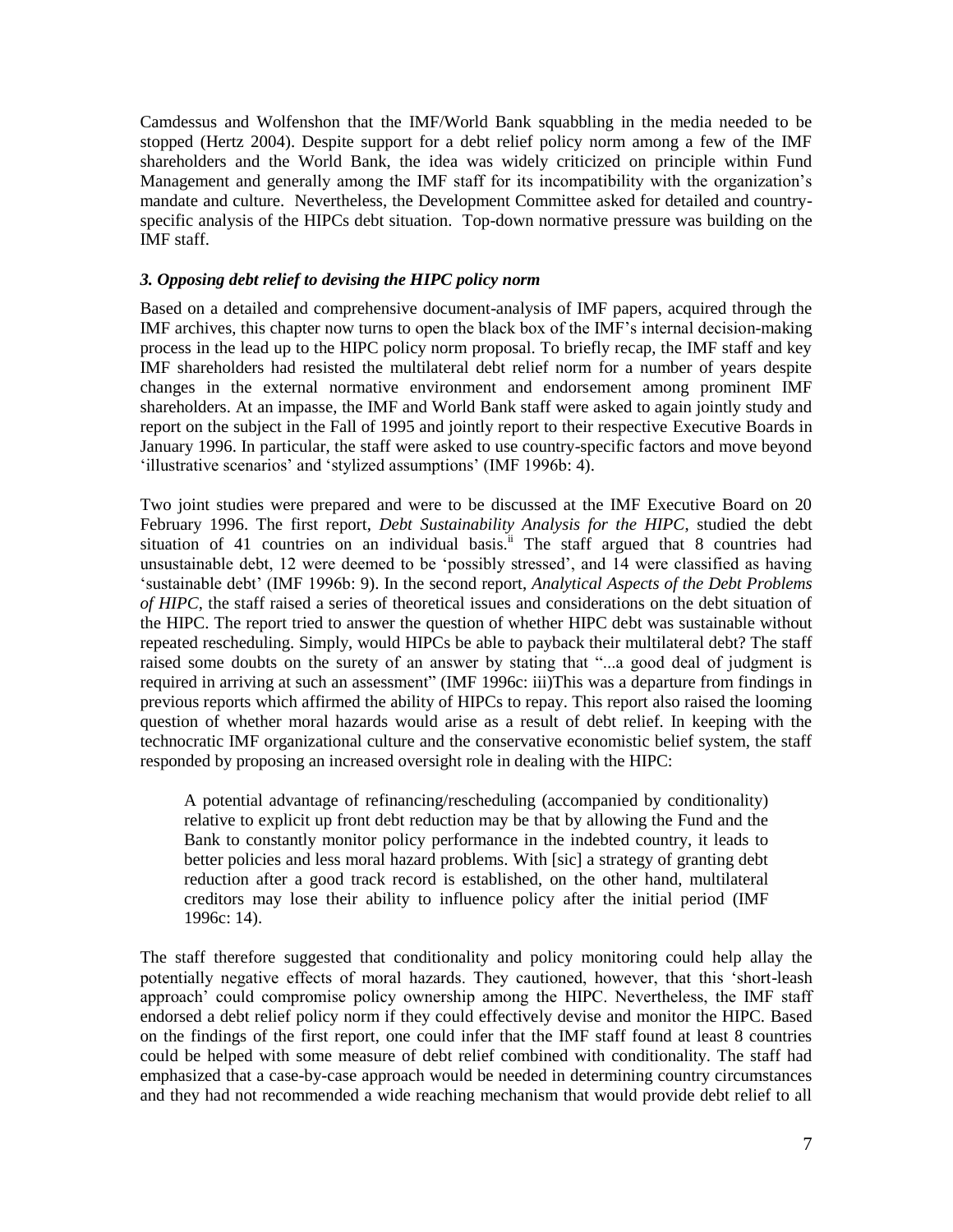HIPCs. Again, in keeping with their technocratic organizational culture, the Fund staff wanted absolute control in determining country eligibility for debt relief. From reading the documents, it may be inferred that the staff refrained from making too many policy recommendations; instead, they waited for the board to deliberate and discuss the staff findings.

Prior to the scheduled IMF Executive Board meeting to discuss the findings of the staff reports, the Managing Director, UK Director Huw Evans, and World Bank representatives attended a February  $12<sup>th</sup>$  meeting in London on the problem of multilateral debt. The meeting was hosted by the Catholic Church in England, the Archbishop of Westminster George Basil Cardinal Hume. Michel Camdessus was reported to have been deeply affected by the meeting as he came "...face" to face with the hostility of world Catholic leaders toward the institution he lead and its economic policies" (Pettifor 2006; also see Basil Hume 2008, Boughton 2001: 11). When Camdessus returned to report to the board a few days later, he noted that during the London meeting he was "arguing against the need for a special facility" (IMF 1996d: 3). Evans countered, however, that ―the seminar participants had concluded that there was a need for further action by both the Fund and the Bank, beyond present instruments" (IMF 1996d: 3). External normative pressure on the Fund intensified.

The board met on 20 February 1996 to discuss the two papers. The UK's Huw Evans opened the meeting by reiterating the need for the Fund to develop a policy for the multilateral debt relief norm. Evans noted that the IMF staff papers were too optimistic; a view shared by the Canadians and the Americans. The US director Karin Lissakers made the strongest attempt to persuade other board members on debt relief, noting that "We do not want these countries to be perpetual welfare cases, but that is really what we are talking about here" (IMF 1996e: 29). The French, Germans and Japanese, however, took opposite stances by noting that the staff refrained from calling the situation an all out debt crisis. Using selected staff findings to support their position, the three states opposed the idea of a special mechanism that would provide universal debt relief to the HIPC. Perhaps, the strongest consensus among the protagonists was the belief that the IMF needed to apply conditionality to future financing and that a 'short-leash' approach of continuous staff monitoring would be needed in further devising an initiative. As France's director put it: "...good economic policy matters more than debt" and that "...there is no serious alternative to conditionality" (IMF 1996e:  $11-12$ ). These were among the strongest points of consensus in the otherwise divided board. Taking advantage of a divided board that also requires Management, by rules and regulations of the IMF, to bring forth decisions made on a 'consensual basis', the staff would autonomously devise a policy for the strengthening debt relief norm.

Building on the framework of the Paris Club mechanism of rescheduling debt, the IMF and World Bank staff proposed the HIPC policy norm that would involve debt reduction in two graduated steps, spanning six years. Debt relief would be 'back-loaded' and could result in up to 90% debt relief at the Paris Club, and this would be matched by other bilateral and commercial creditors, provided that the countries remained under the purview of the IMF and World Bank to the very end of their ‗graduation'. Once the debtors received debt relief from its other creditors, then the IMF would help debtors achieve debt levels deemed sustainable (based on net present value of debt to exports). The IMF and World Bank would also convene a group of countries to provide ‗a financing plan' that would help the HIPC achieve debt sustainability targets set by the IMF and World Bank staff by contributing into the ESAF facility. The staff noted, moreover, "the options considered for easing the burden of multilateral debt all involve the original claims being repaid in one way or another—there is no proposal to write off (or down) multilateral debt" (IMF 1996f: 4).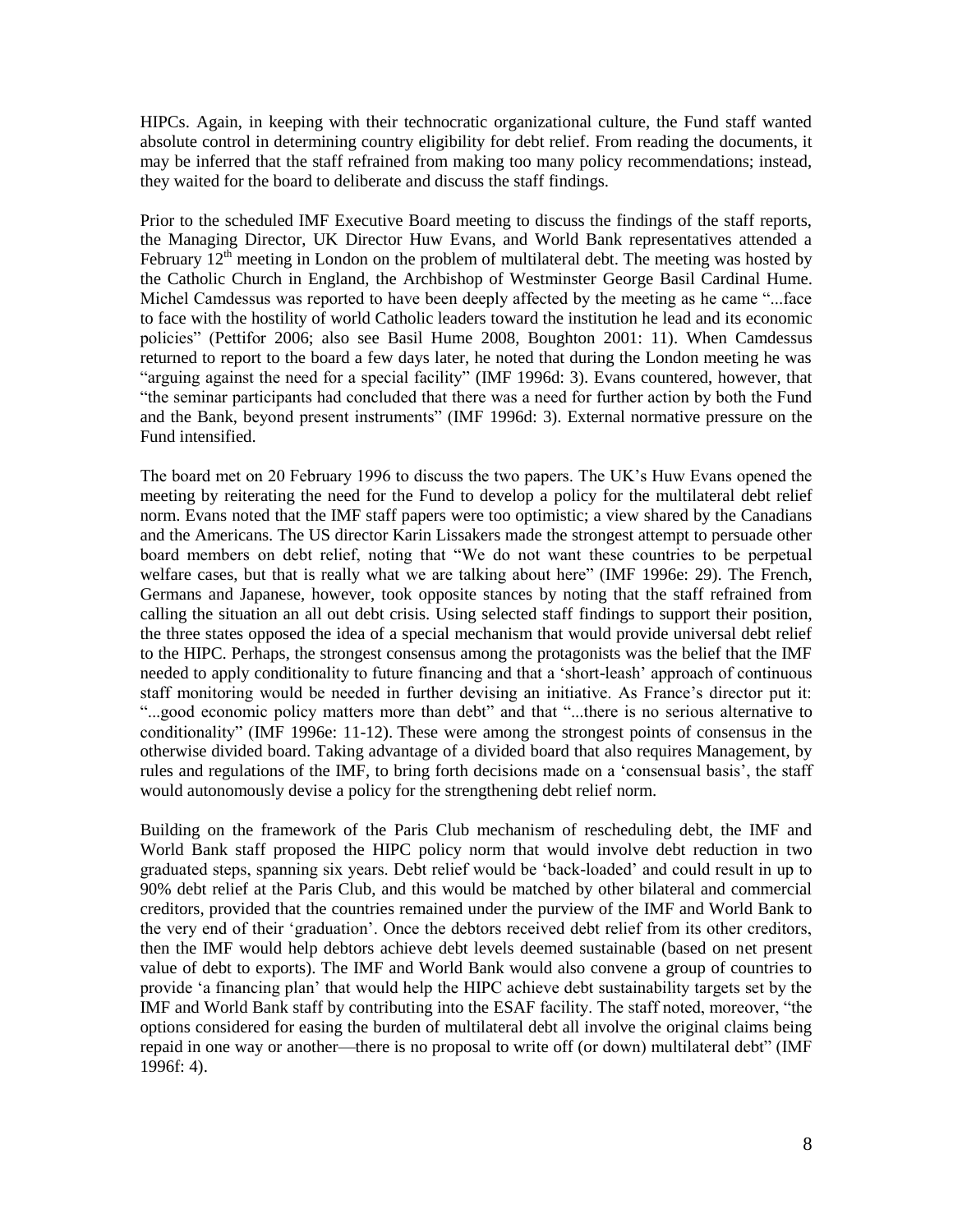The IMF and World Bank staff's HIPC policy norm met the board's key concerns about preserving the IMF's preferred creditor status while proposing a policy norm that would address the concerns of shareholders who wanted debt relief. The staff's suggestions for a graduated program whereby the staff would continuously monitor and approve HIPC eligible members' progress on meeting set targets had also addressed concerns over moral hazards and free-riding behaviour. Canada, the UK, and the US tried to persuade other board members that the proposed HIPC policy was still deemed to be "...institutionally too conservative" and that "the sequential timing is too long. It is neither economically effective and efficient nor politically sustainable" (1996g: 7, 18). The US noted that governments who implemented hard reforms would not be rewarded with debt relief because governments would not see debt relief during their tenure. But, Camdessus countered that "...leaders could be reappointed or re-elected" (IMF 1996g: 19). The US Executive Director and the Managing Director continued to go back and forth in disagreement on the sequencing of debt relief and the ability of the HIPC to politically sustain the graduated process of debt relief. Germany, France and Japan continued to reject the underlying norm of the HIPC policy. Without a board consensus on the HIPC policy norm, the Managing Director asked the staff to move forward and propose actionable policies. The staff, in collaboration with the World Bank staff, held firm on their policy norm and a few weeks later would propose to the board a nearly identical policy norm: graduated, two-step, and back-loaded debt relief over 6 years from ESAF. This time, however, the staff proposed more action items for the Paris Club and less discussion of the Fund's involvement in HIPC.

When the Executive Board returned to meet on 8 April 1996, to discuss the revised, yet essentially unchanged, staff recommendations for a HIPC policy norm, the US director spoke first and forcefully criticized the staff. Lissakers noted that she was "...disappointed in the staff paper currently under consideration" (IMF 1996h: 3) and she continued to highlight the fact that the staff did not take into consideration concerns raised in the last meetings, instead the staff ‗seemed to retreat' from 'ambitious' ideas in previous reports. Directors continued to disagree on the staff report; some believing the report was too conservative and others believing that it was too risky.

A number of directors, with agreement from the Managing Director, suggested that the staff's HIPC policy norm be presented to the Interim Committee as a proposal endorsed by Management while not mentioning the Executive Board (IMF 1996h: 3). Camdessus noted that "Although the management of the World Bank and the Fund were willing to take full responsibility for the proposed report to the Interim Committee, every effort had been made to reflect the views expressed by executive directors in that report" (IMF 1996h: 5). The deadlock in the board resulted in the staff and management getting their way. Fund staff and Management were able to take advantage of the board's divisions and move the policy norm forward for its institutionalization. The top-down pressure from the IMFC to have the Fund devise a policy plan in under a year and the external normative environment in favour of debt relief were important points of pressure on Management and the board to bring forth actionable policy. The criticisms most forcefully raised by the United States and the United Kingdom were not addressed; namely, the prolonged and back-loaded nature of debt relief under HIPC. The HIPC policy norm was presented as a ‗framework of action' to the Interim Committee meeting a few weeks later as a proposal from Management. The same proposal was submitted and approved at the September 1996 annual meetings of the IMF and World Bank. IMF management and the staff, despite disagreement of the Executive Board, had the approval of the interim committee to proceed with the HIPC initiative.

#### *4. IMF Staff Push for a Limited Version of the HIPC Initiative*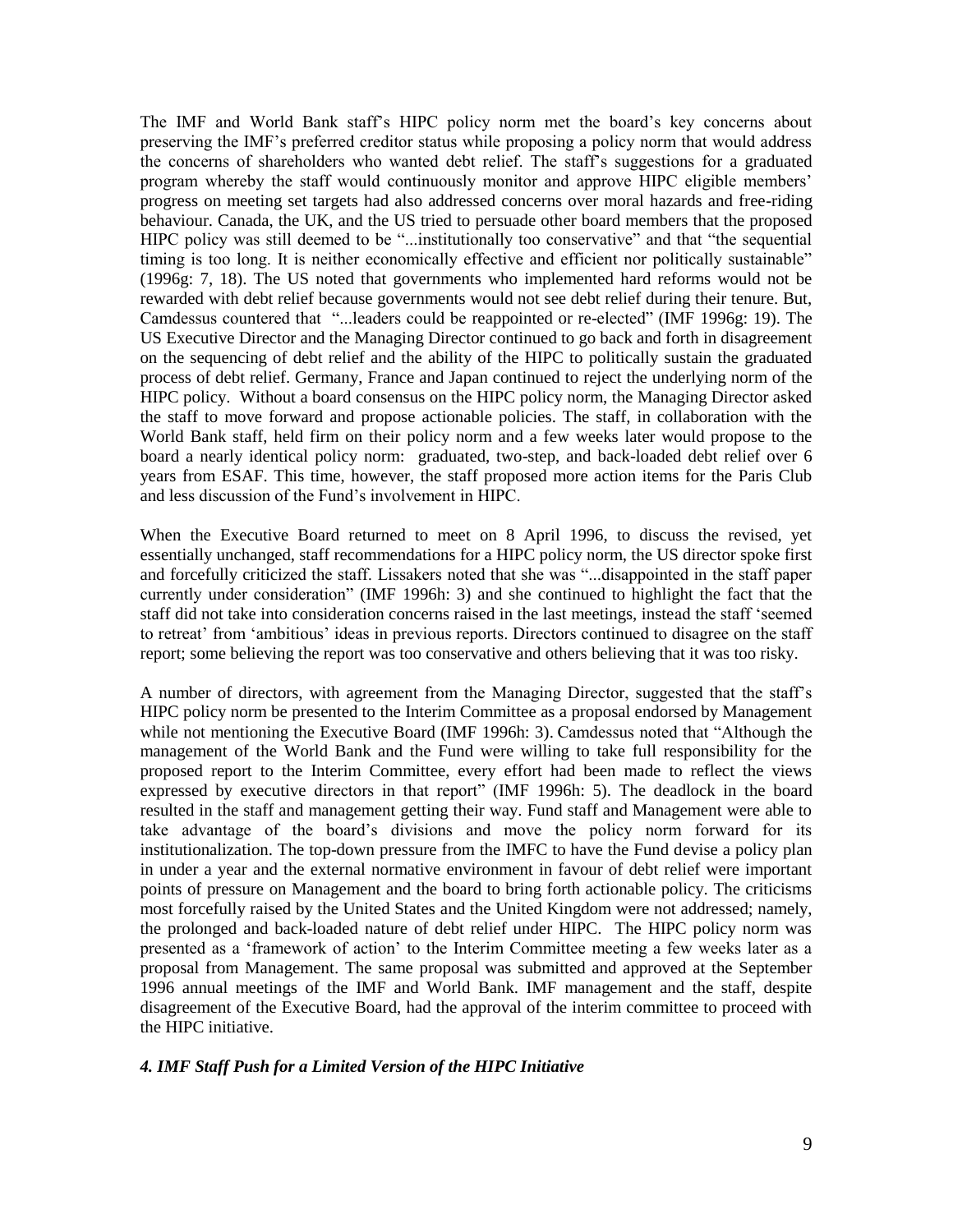Eventually, the HIPC initiative was endorsed by the IMF Board of Governors in September 1996. The IMF staff could not draft a proposal that would meet the interests and needs of its strongest shareholders. The United States and the United Kingdom wanted a broader and more ambitious policy norm that would have seen greater debt relief. This was a position generally endorsed by many of the developing country members and by Canada and the Nordic states. The US also wanted the IMF to use its own resources to pay for the ESAF contribution. Germany, France, and Japan wanted to curtail the initiative as much as possible and did not want to see the use of Fund resources to finance the ESAF. They were also the most resistant to the debt relief norm. This can be partly explained by the fact that HIPCs owed a significant portion of their bilateral debt to these three states (See Table 1). The strategic concerns of these three countries were unmoved despite the normative suasion of others at the board.

The case of how the HIPC policy norm was eventually internalized cannot be explained, however, by examining external material power and strategic interests. There is no shortage of studies that have shown how IMF policies and decisions have been determined by US geostrategic interests (Momani 2004; Stone 2002). Despite their global and IMF voting power, the United States and the United Kingdom were unable to shape the HIPC policy norm into the form that they had envisioned. Again, the institutionalized HIPC policy norm was one that resonated with the IMF's cultural constraints, despite American and British attempts to persuade other executive directors to accept a more comprehensive debt relief proposal. On numerous occasions, the US and the UK directors tried to also persuade the staff to find more countries in need of debt relief by questioning the assumptions used in their studies and by prompting more in-depth country level studies. This widened the net of what staff deemed to be countries with unsustainable debt.

One external factor that did have an impact on the IMF staff and their studies was the social influence of the World Bank staff. Indeed, in the critical year that the IMF staff worked with the World Bank to devise a set of policy proposals to the Interim Committee, there is an evidenced shift in IMF staff views on debt relief. The IMF staff moved away from arguing that there was no debt problem to a position where the IMF staff qualified that indeed there were for some countries a real inescapable multilateral debt problem. While there is little evidence that the IMF staff ever internalized the need for comprehensive debt relief per se, there is evidence that the IMF staff did recognize multilateral debt as a problem for selected countries. Giving the staff an opportunity to study the issue in depth seemed to be an important turning point in its social recognition of multilateral debt relief. This process had to also fit with the Fund's technocratic organizational culture that emphasizes problem-solving through technical and macroeconomic analysis. Bluntly put, moral suasion alone would not have worked to convince the staff of the merits of a debt relief norm, but – similar to the social development norm (Vetterlein, in this volume) – the opportunity to come to a 'scientific' and technical analysis of the problem was a key means of helping the staff internalize the HIPC policy norm and allowed them to propose it, albeit in a limited form.

It is also argued that having the IMF staff work with the World Bank staff helped shape the outcome of the policy proposals. Others have noted how World Bank President Wolfensohn helped to champion debt relief within his organization (Mallaby 2004). Cooperation between the IMF and World Bank staff in devising studies for the Executive Boards had helped persuade the IMF staff toward a more sympathetic position on debt relief. The IMF staff did prove to be somewhat permeable to new ideas, but based on inferences from the staff and board documents, the staff and Management also managed to limit powerful members' pressure for a more comprehensive debt relief proposal by dominating the middle position in board meetings.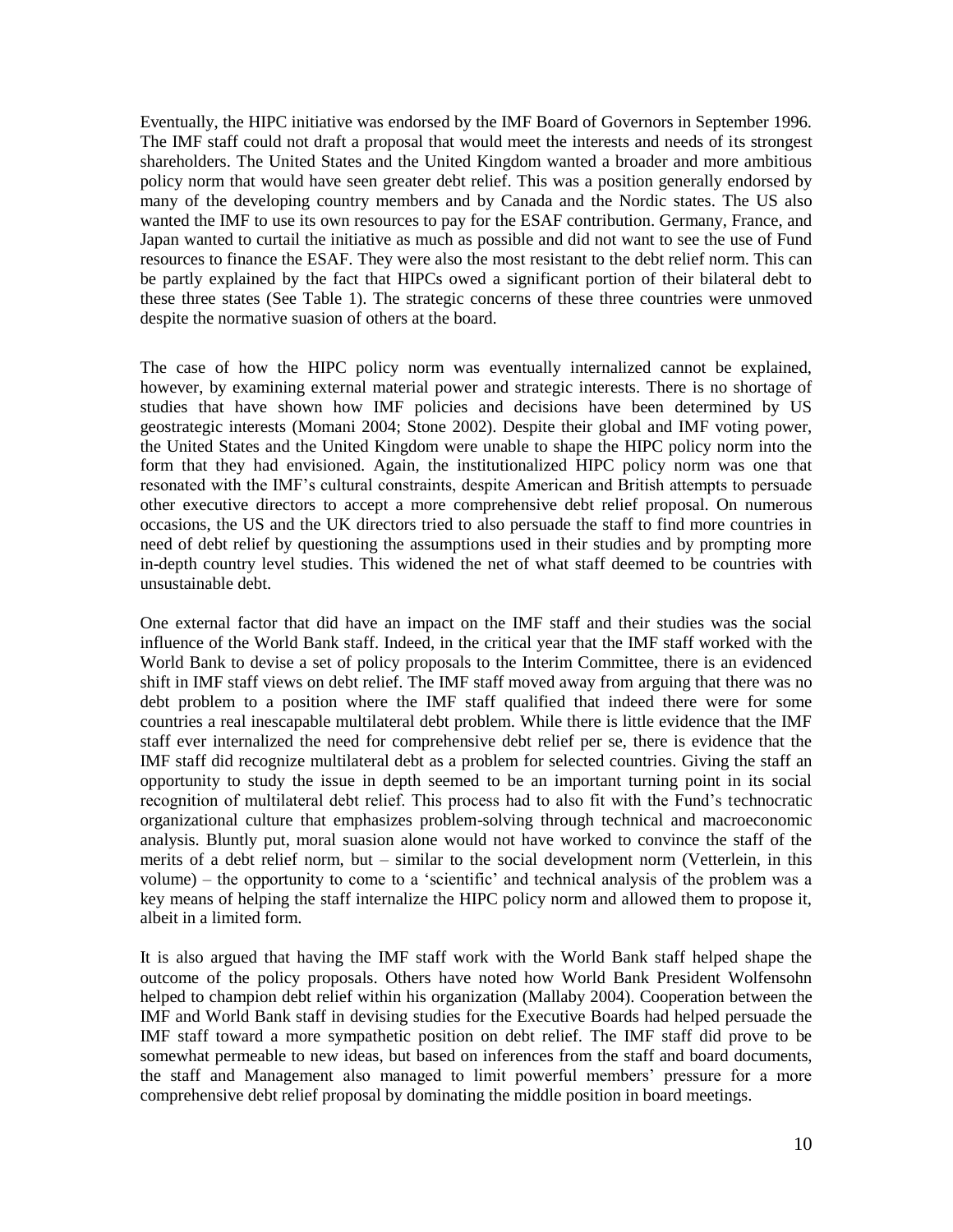The HIPC initiative would require a strong involvement of IMF staff in monitoring and graduating debt relief recipients; this was a departure from the World Bank's MDF proposal of June 2005 which did not require HIPC debt relief recipients to have an IMF programme in place. Clearly, it was important to the IMF staff to have control over graduating borrowers that used the HIPC initiative. Despite powerful members' concerns over conditionality and a loss of country ownership, the IMF staff reiterated the need to monitor sound economic policies. They continued to point out that the HIPCs' need for sound economic policies outweighed the rationale for debt relief. Here the IMF staff played an important role in convincing shareholders that heavily indebted poor countries would not free-ride if kept under an IMF programme. This in part supports a constructivist argument for the need to better appreciate the internal workings and culture of the IMF. Opening the 'black-box' of the IMF helped to reveal how ideas generated in a strategic and normative environment are then filtered throughout an organization with a distinct culture and unique governance structure to allow for the emergence of the HIPC policy norm.

The IMF staff's noted expertise and position of 'authority' did play a key role in determining the final shape of the HIPC initiative (Barnett and Finnemore 2004). As also seen in other chapters in this volume, the IMF staff have the intellectual dominance within the organization and despite the normative suasion used by powerful board members, they were able to further capitalize on Board divisions to push through a policy norm that resonated with their organizational culture. The Executive Board's reliance on the IMF staff as the gatekeepers of information and data in the organization is a crucial part of explaining how the IMF staff and Management were able to determine the shape and form of the HIPC policy norm. Without opening the 'black box' of the IMF, the story about the emergence of the HIPC policy norm would remain half told.

#### *5. Conclusion*

Despite the external normative environment in favour of debt relief and the normative suasion of powerful members at the IMF Executive Board, the IMF staff and Management were able to endorse the HIPC policy norm that resonated with its belief system and organizational culture. This case suggests that the IMF staff indeed have intellectual dominance within the organization and despite external pressures to shape the content of HIPC, once they undertook analysis of possible multilateral debt relief, the IMF staff were able to keep their visions of the initiative intact: strong, back-loaded conditionality that would be given in a graduated process and monitored by the IMF staff.

Despite its emergence in 1996, the HIPC policy norm has yet to stabilize. Member states continued to resist the policy norm, while others championed for its extension and expansion. The HIPC policy norm would transform in many ways. The Jubilee 2000 campaign successfully challenged the failures of the HIPC, noting the lack country ownership in many countries and the failure of HIPC to graduate borrowers. In 1999, HIPC was transformed to 'enhanced HIPC' or HIPC II after successful moral suasion by the Jubilee 2000 campaign on powerful states (Busby 2007). The 1999 enhanced HIPC lowered the threshold of debt-to-export ratio from 200-250% to 150%, removed the ex-ante conditionality, and required debtors to adopt a national consultation process to produce a consensual debt strategy document called the Poverty Reduction Strategy Papers. The Multilateral Debt Relief Initiative, again, continued to transform HIPC II. These post-HIPC initiatives were successful grassroots-level campaigns that tried to persuade Western governments to strengthen and extend the HIPC policy norm. These subsequent initiatives showed more signs of the fundamental norm of holistic development than the HIPC policy norm institutionalized by the IMF staff in 1996. Nevertheless, the multilateral debt relief norm continues to evolve today, showing more signs of transformation than decay.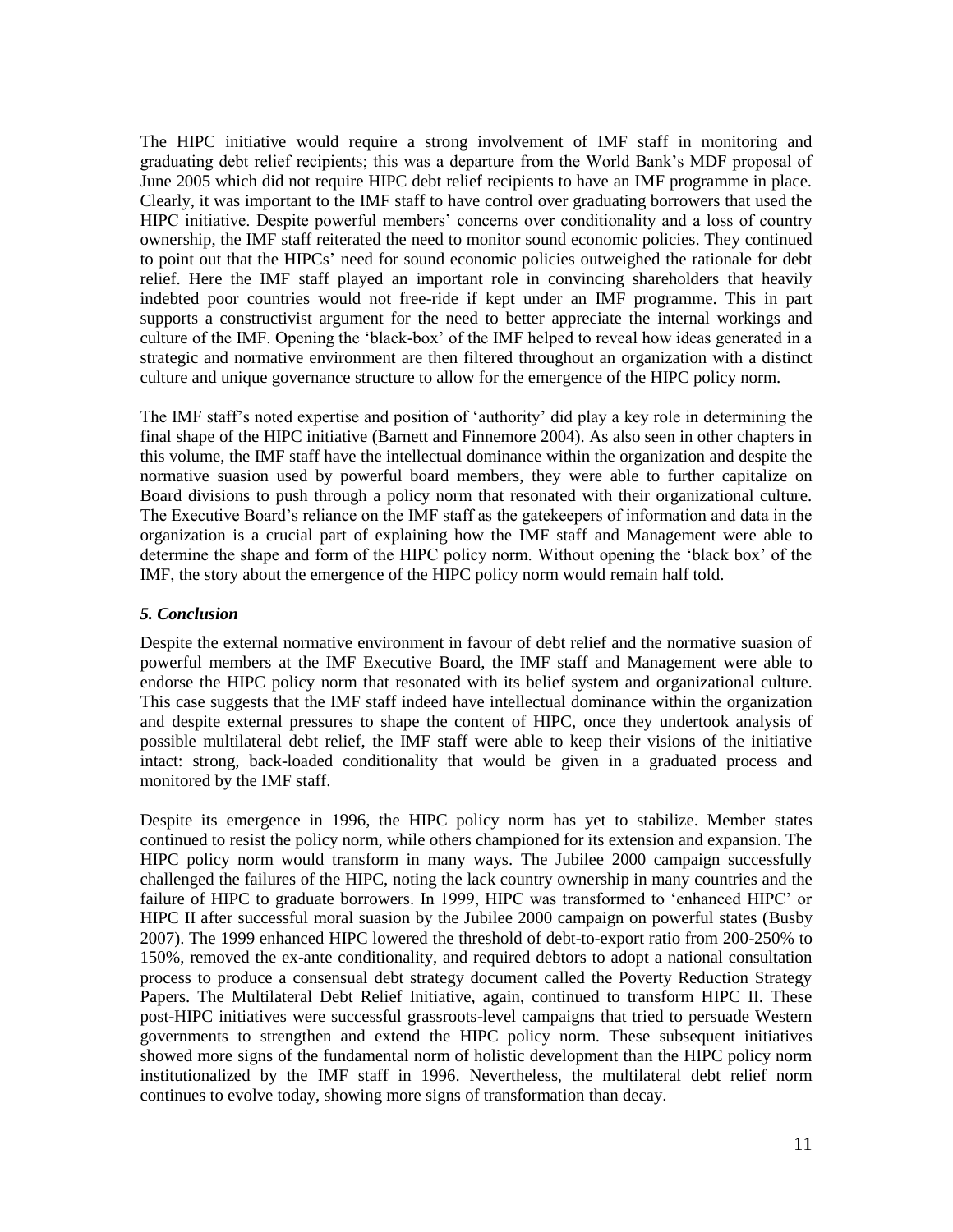### **Figure 1: HIPC Debt 1993**



b. Multilateral Debt





Source: IMF 1995f: *Multilateral Debt of the Heavily Indebted Poor Countries* (Washington, DC: IMF Archives) (9 February) SM/95/30: 5.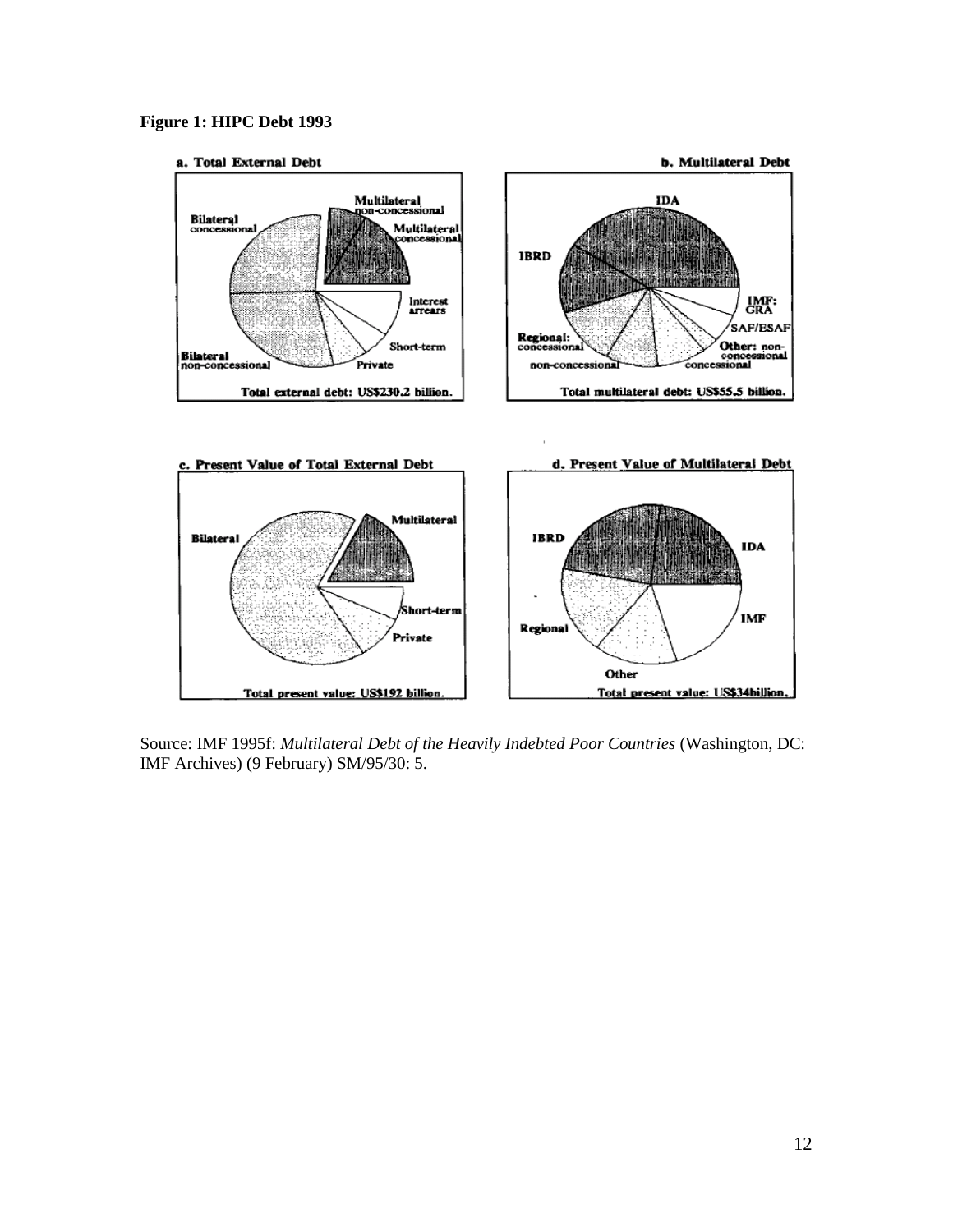|  |  |  | <b>Table 1: G7 Debt Holdings 1998-1999</b> |  |  |
|--|--|--|--------------------------------------------|--|--|
|--|--|--|--------------------------------------------|--|--|

| <b>Dollars in Millions</b>                  | Canada           | France              | Germany            | Italy   | Japan                       | U.K.               | U.S.             |
|---------------------------------------------|------------------|---------------------|--------------------|---------|-----------------------------|--------------------|------------------|
| Bilateral claim—40 countries<br>As % of GDP | \$711<br>$0.1\%$ | \$13,033<br>$0.9\%$ | \$6.586<br>$0.3\%$ | $0.4\%$ | \$4,311 \$11,200<br>$0.3\%$ | \$3.092<br>$0.2\%$ | \$6.210<br>0.08% |
| As % of G-7 claims                          | 1.57%            | 28.9%               | 14.6%              | $9.5\%$ | 24.8%                       | 6.8%               | 13.8%            |

Source: Busby, Joshua William 2007: 'Bono Made Jesse Helms Cry: Jubilee 2000, Debt Relief, and Moral Action in International Politics', *International Studies Quarterly* 51: 260.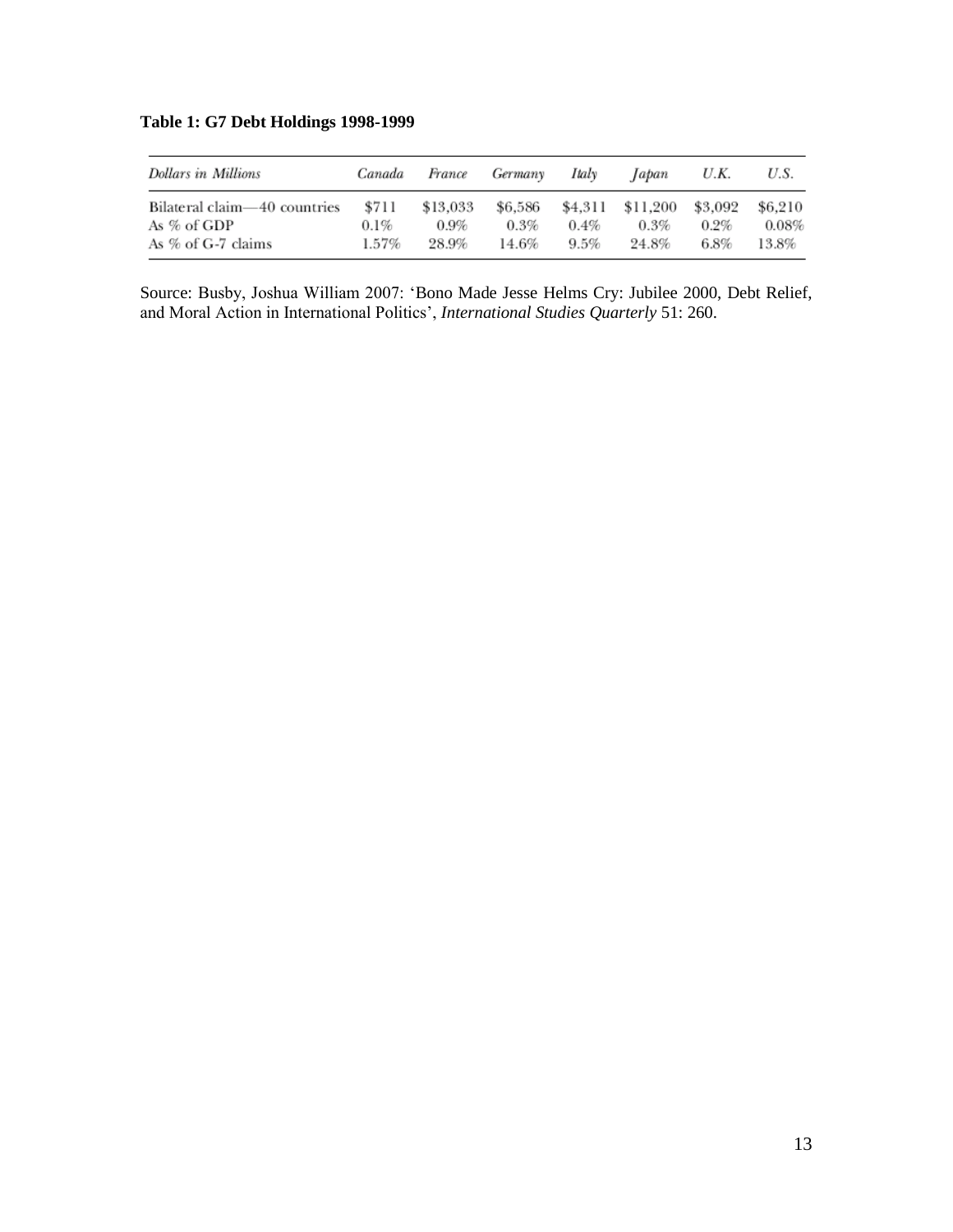## **Bibliography**

| Barnett, Michael N. and Martha Finnemore 2004: Rules for the World (Ithaca: Cornell<br>University Press).                                                              |
|------------------------------------------------------------------------------------------------------------------------------------------------------------------------|
| Basil Hume, C. (1923-1999) A biography.                                                                                                                                |
| Http://www.catholicew.org.uk/briefing/9907a/9907a001.htm                                                                                                               |
| Birdsall, Nancy and John Williamson 2002: Delivering on Debt Relief: From IMF Gold                                                                                     |
| to a New Aid Architecture (Washington, DC: Center for Global Development and<br>Institute for International Economics).                                                |
| Bokkerink, Sasja and Ted van Hees 1998: 'Eurodad's Campaign on Multilateral Debt:<br>The 1996 HIPC Debt Initiative and Beyond', Development in Practice 8(3): 323-334. |
| Boas, Morten and Desmond McNeill 2004: Global Institutions and Development:                                                                                            |
| Framing the World (London: Routledge).                                                                                                                                 |
| Busby, Joshua William 2007: 'Bono Made Jesse Helms Cry: Jubilee 2000, Debt Relief,                                                                                     |
| and Moral Action in International Politics', International Studies Quarterly 51: 247-275.                                                                              |
| Callaghy, Thomas 2002: Innovation in the Sovereign Debt Regime: From the Paris Club                                                                                    |
| to Enhanced HIPC and Beyond (Washington, DC: World Bank, Operations Evaluation                                                                                         |
| Department).                                                                                                                                                           |
| Checkel, Jeffrey 1999: 'Why Comply? Constructivism, Social Norms and the Study of<br>International Institutions', ARENA Working Papers WP 99/24.                       |
| Evans, Huw 1999: 'Debt Relief for the Poorest Countries: Why did it take so long?',                                                                                    |
| Development Policy Review 17: 267-279.                                                                                                                                 |
| Graham, George and Stephanie Flanders 1995: 'Enthusiasm cools for debt relief                                                                                          |
| proposal', Financial Times (4 October): 4.                                                                                                                             |
| Gstöhl, Sieglinde 2007: 'Governance through government networks: The G8 and                                                                                            |
| international organizations', Review of International Organizations 2: 1-37.                                                                                           |
| Hertz, Noreena 2004: The Debt Threat: How Debt is Destroying the Developing World                                                                                      |
| (New York: Harper Business).                                                                                                                                           |
| Holman, Michael 1995: 'IMF cool to World Bank debt plan', Financial Times (15<br>September): 6.                                                                        |
| IMF 1995a: Issues and Developments in Multilateral Debt and Financing of the Heavily                                                                                   |
| Indebted Poor Countries (HIPCs) (7 February): SM/95/29.                                                                                                                |
| 1995b: Minutes of Executive Board Meeting 95/19 (Washington, DC: IMF                                                                                                   |
| Archives) (24 February) EBM 95/12.                                                                                                                                     |
| 1995c: Issues and Developments in Multilateral Debt and Financing for the Heavily                                                                                      |
| Indebted Poor countries-Further Consideration (Washington, DC: IMF Archives) (30<br>March).                                                                            |
| 1995d: Minutes of Executive Board Meeting 95/39 (Washington, DC: IMF Archives)                                                                                         |
| (12 April) EBM/95/39.                                                                                                                                                  |
| 1995e: Official Financing for Developing Countries and their Debt Situation                                                                                            |
| (Washington, DC: IMF Archives) (1 September) SM/95/224.                                                                                                                |
| 1995f: Multilateral Debt of the Heavily Indebted Poor Countries (Washington, DC:                                                                                       |
| IMF Archives) (9 February) SM/95/30.                                                                                                                                   |
| 1996a: Joint Press Conference by Philippe Maystadt, Chairman Interim Committee                                                                                         |
| and Michel Camdessus, Managing Director, International Monetary Fund (29)                                                                                              |
| September). See http://www.imf.org/external/np/tr/1996/tr960929.htm.                                                                                                   |
| 1996b: Debt Sustainability Analysis for the Heavily Indebted Poor Countries                                                                                            |
| (Washington, DC: IMF Archives) (31 January) SM/96/22.                                                                                                                  |
| 1996c: Analytic Aspects of the Debt Problems of Heavily Indebted Poor Countries                                                                                        |
| (Washington, DC: IMF Archives) (31 January) SM/96/23.                                                                                                                  |
|                                                                                                                                                                        |